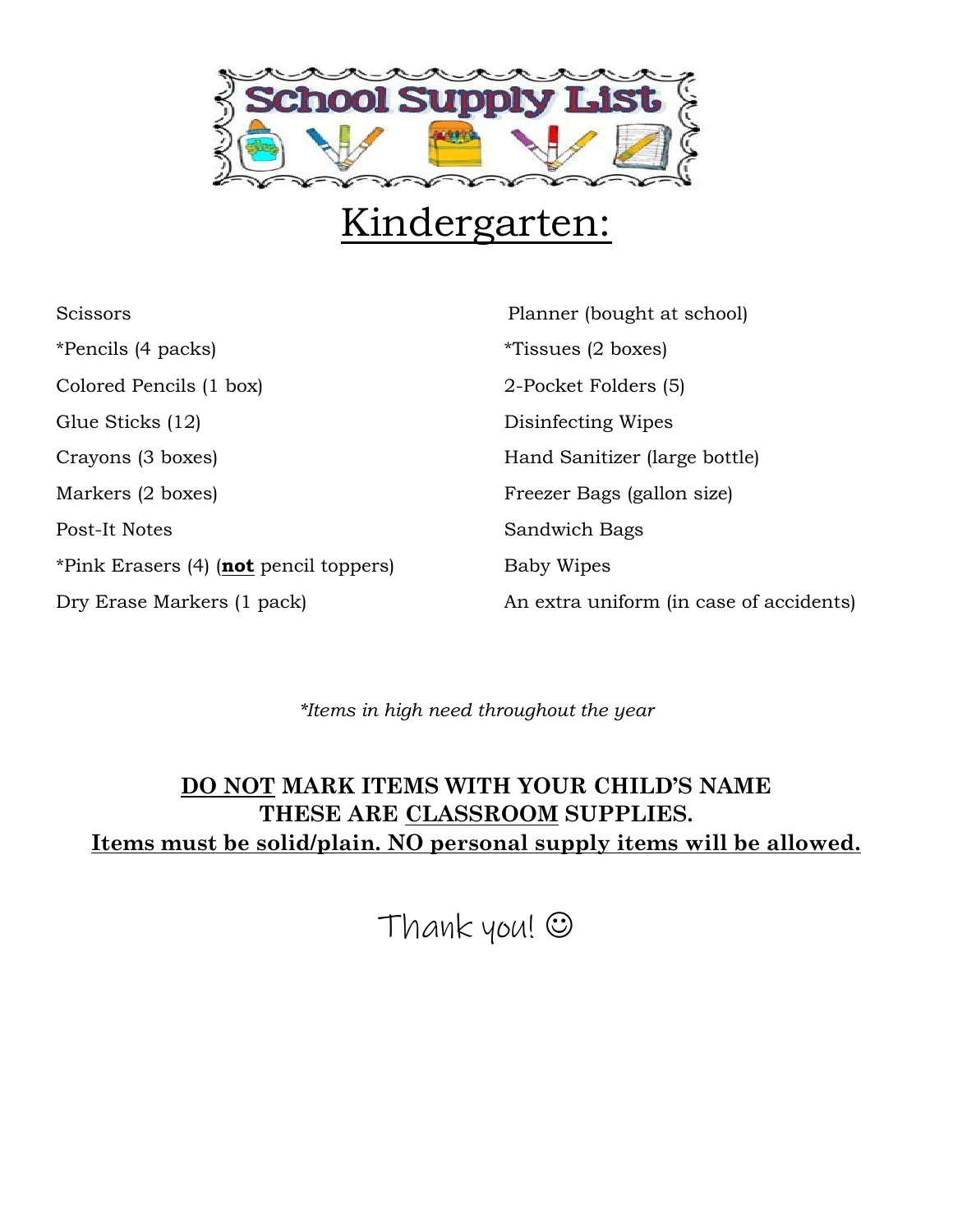

1 st Grade:

#### **For the teacher to collect and share with everyone:**

- \*2 or 3 packs of wide ruled notebook paper
- \*1 to 2 packages of yellow #2 pencils
	- \*1 to 2 packages of glue sticks
	- \*1 package of construction paper
	- \*1 package of pencil cap erasers

#### **For the students to keep and use: (not shared)**

- \*1 package of crayons (24 count)
- \*4 solid colored plastic folders with pockets and prongs
	- \*1 notebook to hold agenda
		- \*2 black expo markers
- \*2 black socks (used to clean personal white board)
	- \*1 box of colored pencils
	- \*1 package of markers
	- \*1 package of pink erasers
	- \*1 Small personal whiteboard

#### **Teacher wish list:**

#### **1 box of crayons to be kept by the teacher**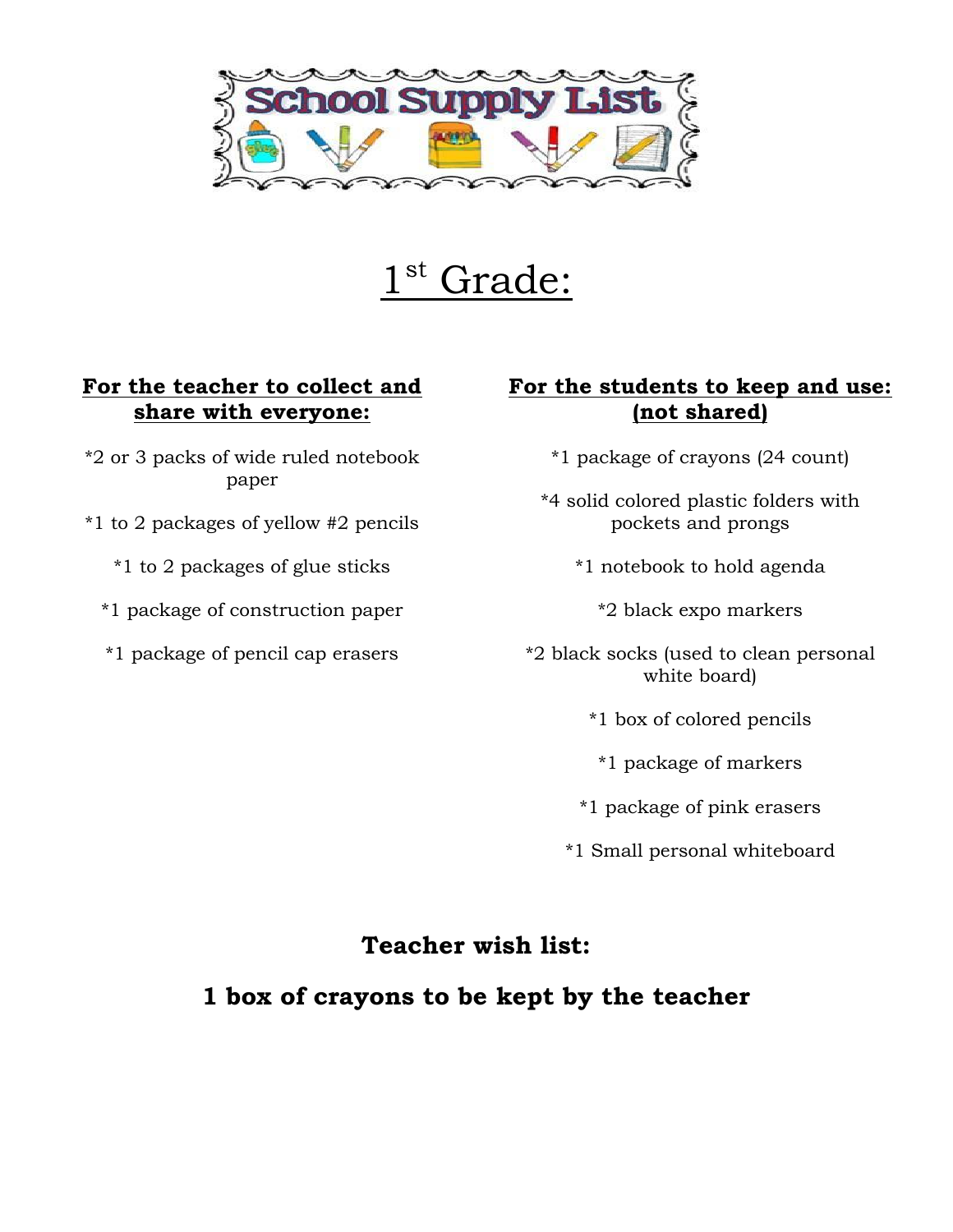

 2  $2<sup>nd</sup>$  Grade:

- Package of 12 Pencils (#2) Need to be replenished every nine weeks.
- Notebooks -2
- (One) 2 sided rulers for inch and centimeters
- Pocket folders -3
- 1 box of each gallon and sandwich zip lock bags
- Markers  $-1$  package every nine weeks (because they dry out)
- Colored Pencils -1 package every nine weeks
- Crayons -1 package every nine weeks
- Safety Scissors
- Pencil container with zipper
- Glue stick -3 (1 per every nine weeks)
- 1 Elmer's bottle glue (Need to be replenish)
- Erasers- 1 pink erasers (every nine weeks
- Paper Towel -2 Replenish every nine weeks
- Loose-leaf paper -3 Replenish every nine weeks
- Hand sanitizer -3
- Boxes of Tissue-3 Replenish every nine weeks
- Lysol wipes or paper towels -1
- Dry erase markers -1 pack

*Parents please understand to not send all these supplies at once. Only have your child bring one set and save the others at home for the next nine weeks. Please label your child's supplies. If you would like to donate supplies to the class, please feel free to do so.*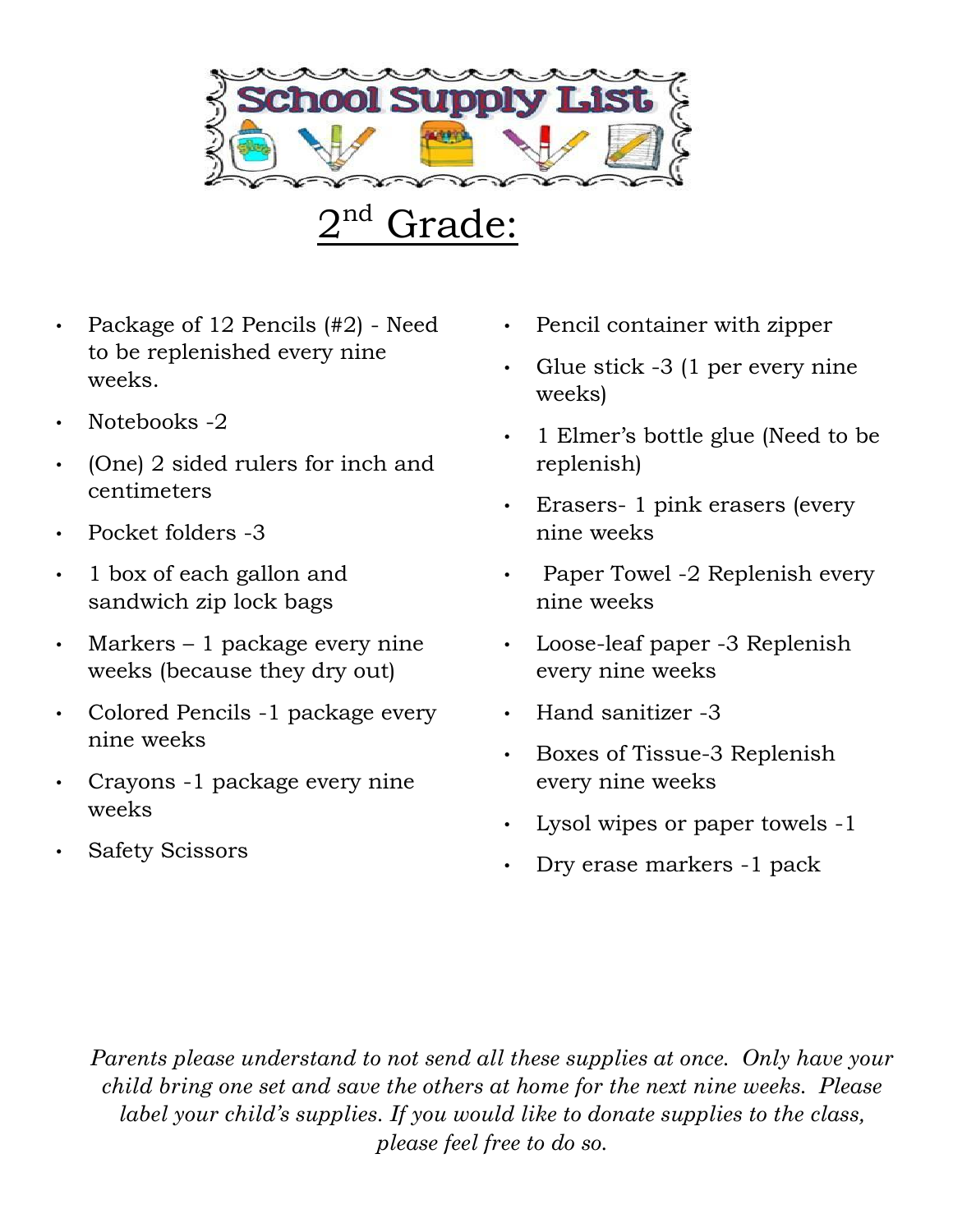

## 3rd Grade:

| Quantity                                | <b>Supply</b>                 |
|-----------------------------------------|-------------------------------|
|                                         | Crayola Colored crayons 12    |
|                                         | count                         |
| 1                                       | Markers                       |
| 1                                       | *Pack of Dry Erase Markers    |
|                                         | (colorful ones are more fun!) |
|                                         | Folders                       |
| $\frac{2}{5}$                           | <b>Wide Ruled Notebooks</b>   |
| $2 - 4$                                 | Elmer's Glue Sticks           |
| 3                                       | *A package of #2 Pencils      |
| $1 - 2$                                 | Liquid glue                   |
|                                         | Plastic School Pencil Box     |
|                                         | <b>Scissors</b>               |
| $1 - 3$                                 | <b>Pink Bevel Erasers</b>     |
|                                         | Ruler                         |
| $\mathbf{1}$                            | *Ziploc Quart, gallon, and/or |
|                                         | sandwich Bags                 |
| $\overline{2}$                          | *Box of Tissues (the more     |
|                                         | the merrier)                  |
| $1 - 2$                                 | *Baby or cleaning wipes       |
|                                         | Backpack                      |
| $1 - 2$                                 | *Hand sanitizer               |
|                                         | Scotch tape                   |
| *These items are shared among the class |                               |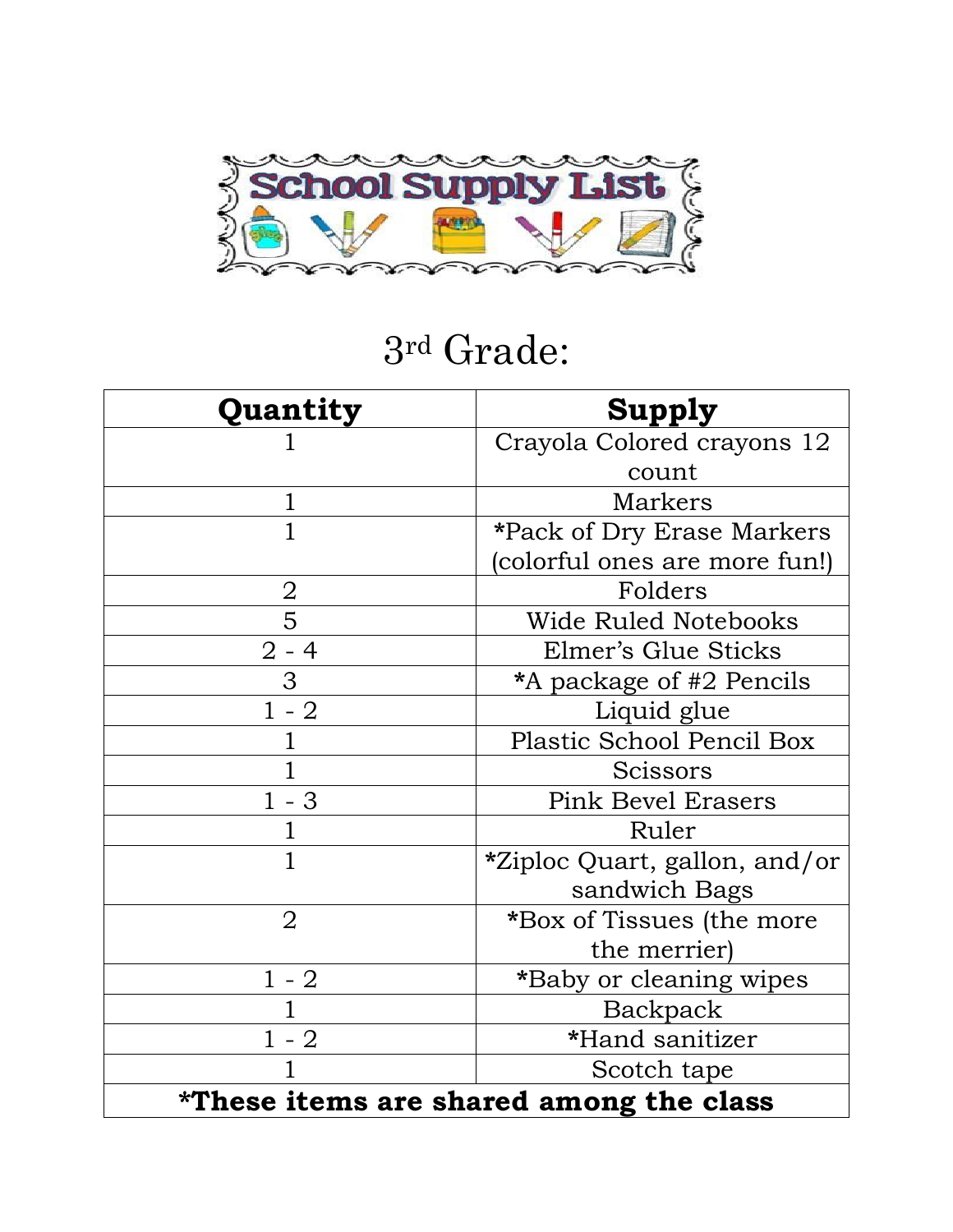

# th Grade:

| Quantity                                                                         | Supply                                    |
|----------------------------------------------------------------------------------|-------------------------------------------|
| 1                                                                                | Crayola Colored Pencils 12 count          |
| $\mathbf{1}$                                                                     | Crayola Crayons 24 count                  |
| $\mathbf{1}$                                                                     | Crayola Thick Classic Markers 8 count     |
| $\mathbf{1}$                                                                     | *Pack of Dry Erase Markers                |
| $\overline{4}$                                                                   | Folders                                   |
| $\overline{4}$                                                                   | Wide Ruled Notebooks                      |
| $\overline{4}$                                                                   | *Elmer's Glue Sticks                      |
| $6+$ packs                                                                       | *#2 Pencils                               |
| $\mathbf{1}$                                                                     | Plastic School Pencil Box (optional)      |
| $\mathbf{1}$                                                                     | Scissors                                  |
| $\overline{2}$                                                                   | Pink Bevel Erasers (latex free)           |
| 3                                                                                | *Wide Ruled Paper                         |
| $\mathbf{1}$                                                                     | Plastic protractor                        |
| $\mathbf{1}$                                                                     | <i>*Ziploc Quart and/or sandwich Bags</i> |
| 3                                                                                | *Box of Tissues (the more the merrier)    |
| $3+$                                                                             | *Hand sanitizer                           |
| 1                                                                                | Backpack                                  |
| *These items may be collected and shared among the class<br>throughout the year. |                                           |